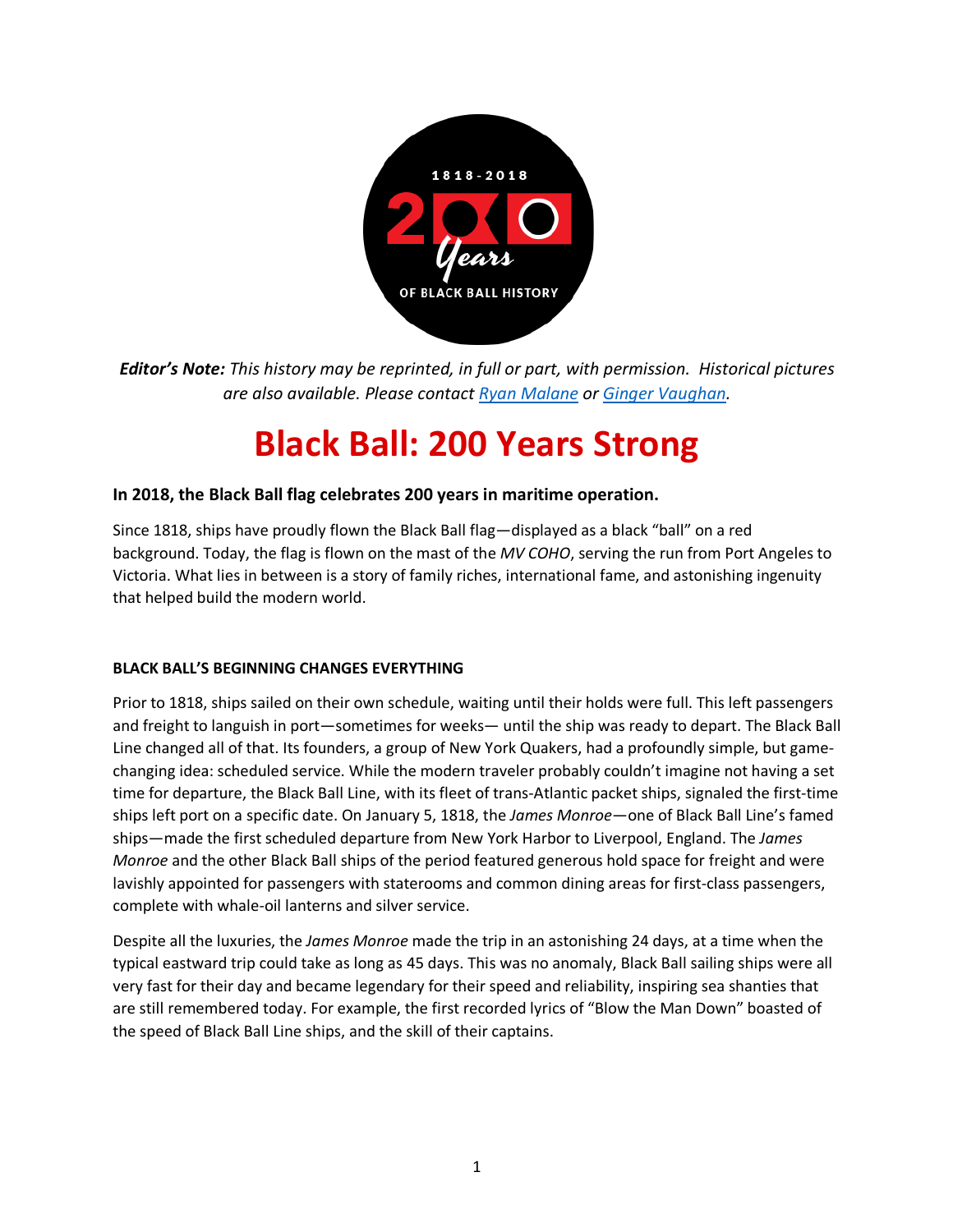#### **GROWING THE BLACK BALL EMPIRE**

While the Black Ball Line of sailing ships continued service well into the 19th century, they began to show their age next to new classes of steamships. Although by then, the families of the founders were well-established among the "Who's Who" of New York Society. The Peabodys were one of the richest families in the world and, along with the Marshalls, became prominent bankers, philanthropists, lawyers, merchants, and statesmen. For a time, original founding partner Benjamin Marshall was married to the future Brooke Astor, and his daughter married into the Folger (coffee) family.

In the late 1800s, then-U.S. Secretary of the Treasury, Charles J. Folger, appointed Charles E. Peabody, whose family launched the Black Ball Line, to move west to Port Townsend, Washington, where, in addition to his official duties managing the U.S. Revenue Cutter service, he began several business ventures. One such business was the Victoria Lumber Company, which he started with his father-in-law and Vancouver Island timber baron, James Macaulay, and Robert Dunsmuir, a coal baron who might be best-known for building Victoria's famed Craigdarroch Castle.

In the mid-1890s, Peabody established the Alaska Steamship Company. The ships in his fleet flew the Black Ball flag, but with a twist. The house flag was the same red background with a black ball, but with the addition of a letter "A" in the center (for "Alaska"). Charles Peabody retired from the Alaska Steamship Company in 1912, but the business continued operating well into the 1970s.

#### **BLACK BALL REINVENTS ITSELF**

Among Peabody's many business accomplishments was the Puget Sound Navigation Company, which would ultimately change the course of water travel in the Pacific Northwest.

Founded in 1898, the Puget Sound Navigation Company did not use the Black Ball flag for several decades. In 1926, Charles' son, Alexander joined the company after a successful brokerage career on the east coast. In 1928, Alexander became President and General Manager of the company, and reinstated the flag, which became rectangular with a single black ball on red.

Puget Sound Navigation's Black Ball Line thrived. Alexander Peabody shared his father's business acumen and competitive zeal, and soon grew the company to become the dominant water transportation provider throughout Puget Sound.

One strategy to keep up with the changing times was to take older passenger ships—either that were already in the fleet or those purchased from retiring fleets—and retrofit them to carry automobiles.

Among the most famous of these conversions was the *Kalakala*, whose name derives from the Chinook word for "flying bird." This streamlined, Art Deco ferry struck an arresting site as it sailed through the waters of the Puget Sound. In fact, it has been said that, during its time, the *Kalakala* was the second most-photographed object on Earth, right after the Eiffel Tower. In addition to its unique styling, the ship had another claim to fame: the first-ever commercial shipboard radar, which was installed in 1936.

In the 1940s, now-Captain Alexander Peabody commissioned a ship to replace the aging *Iroquois*, which, at the time, ran a route between Seattle, Port Angeles, and Victoria. The *Chinook*—the most modern vessel for its day—went into service in 1947 and was dubbed "The Queen Elizabeth of the Inland Seas."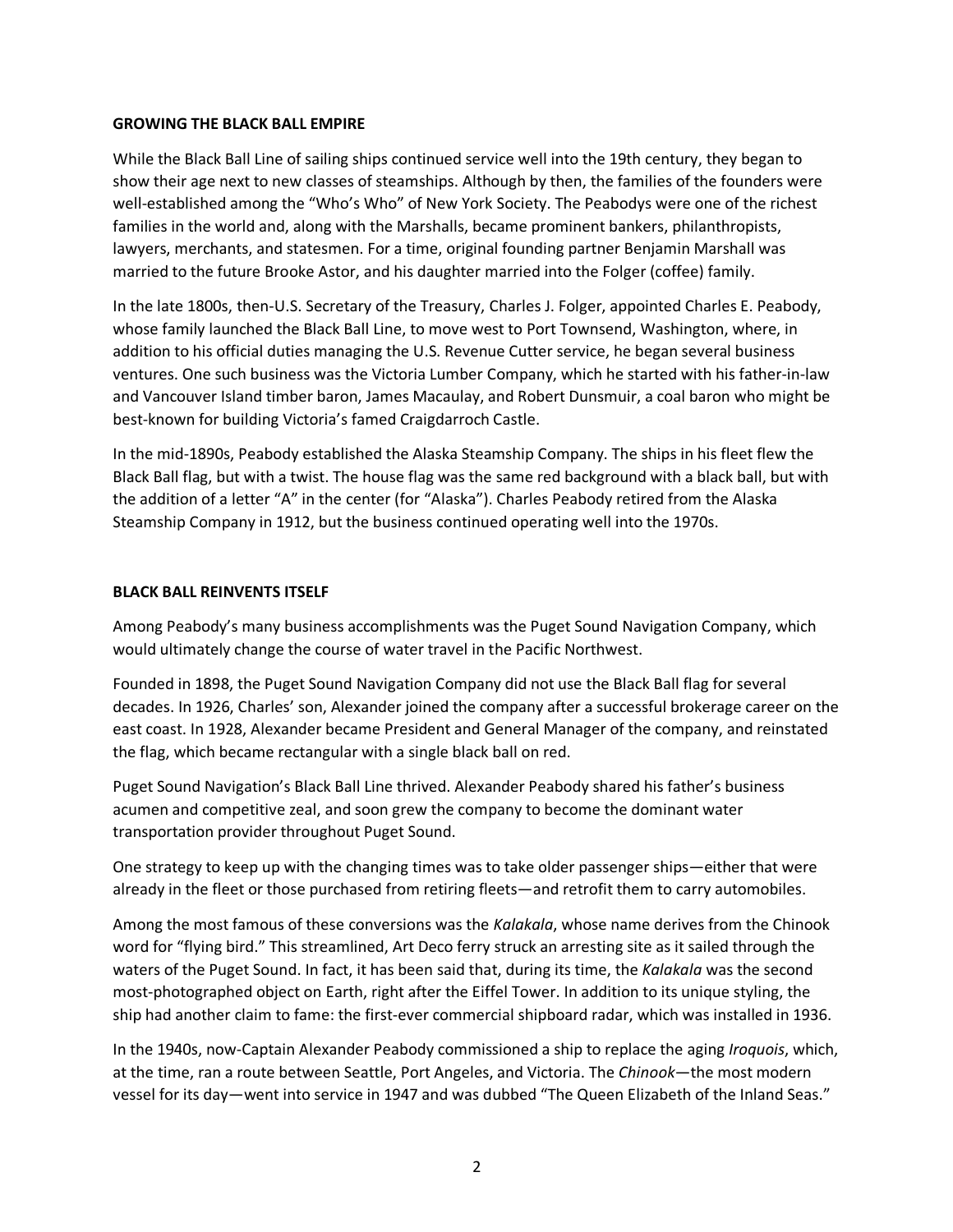The new vessel had room for 100 cars and featured a bridal suite, well-appointed staterooms, a coffee bar, and an elegant dining room. Built in Seattle, it was fashionably outfitted by Frederick & Nelson with lots of color—hues of blue, yellow, and pink!

## **BLACK BALL: THE ORIGINAL WASHINGTON STATE FERRIES**

In 1936, things began to change for the company, which sold Black Ball Freight Services, in order to focus on passenger ferries. The sale included several terminals, multiple trucks, and all the routes for the tidy sum of just \$14,000.

By the 1940s, the Puget Sound Navigation's Black Ball Line had the capacity to carry over 300,000 passengers per day. With the demise of its last major competitor—the Kitsap Transportation Company the Black Ball Line achieved a near-monopoly throughout the region.

During World War II, the Black Ball Line became an essential part of the effort, carrying workers and cargo across the Puget Sound to places like Bremerton's naval shipyard. By the late-1940s, traffic dropped significantly, which also caused a decline in revenue.

After a petition to raise rates was declined by the state of Washington, Puget Sound Navigation protested by tying up the fleet and attempting to negotiate directly with the counties their boats served. The company was able to reach agreements with some counties, and, while the State didn't interfere, they did look for another solution.

In 1951, Captain Peabody reached a deal to sell the fleet and operations to Washington State, thus beginning what would become known as Washington State Ferries. Today, Washington State Ferries carry 24.5 million passengers and 10.5 million cars annually.

## **THE END OF ONE ERA, THE START OF A NEW ONE**

While Captain Peabody did sell a good number of his ships and routes to the state of Washington, he retained some of his ships, the right to run the Victoria- Port Angeles route, and use of the Black Ball flag.

Soon after, Captain Peabody started Black Ball Ferries, Ltd. with the intention of competing with Canadian Pacific on routes from Vancouver Island and the Sunshine Coast. Because of this new venture, he offered the Victoria- Port Angeles route to Robert Acheson, a former employee of Puget Sound Navigation who had purchased Black Ball Freight Services in 1936.

By 1952, Acheson incorporated a new company, Black Ball Transport, and asked to use a new variation of the Black Ball flag, which added a white ring around the ball in the center of the red flag.

By the mid-1950s, times were changing, and this included how people wanted to travel. Gone was the formality of old, ushering in a new era focusing heavily on efficiency and reliability, rather than frills. One example of this shift was the *Chinook*. Despite a launch celebrating her outfitted luxuries, the *Chinook* was retrofitted in 1955—with her staterooms, bridal suite, and other amenities removed.